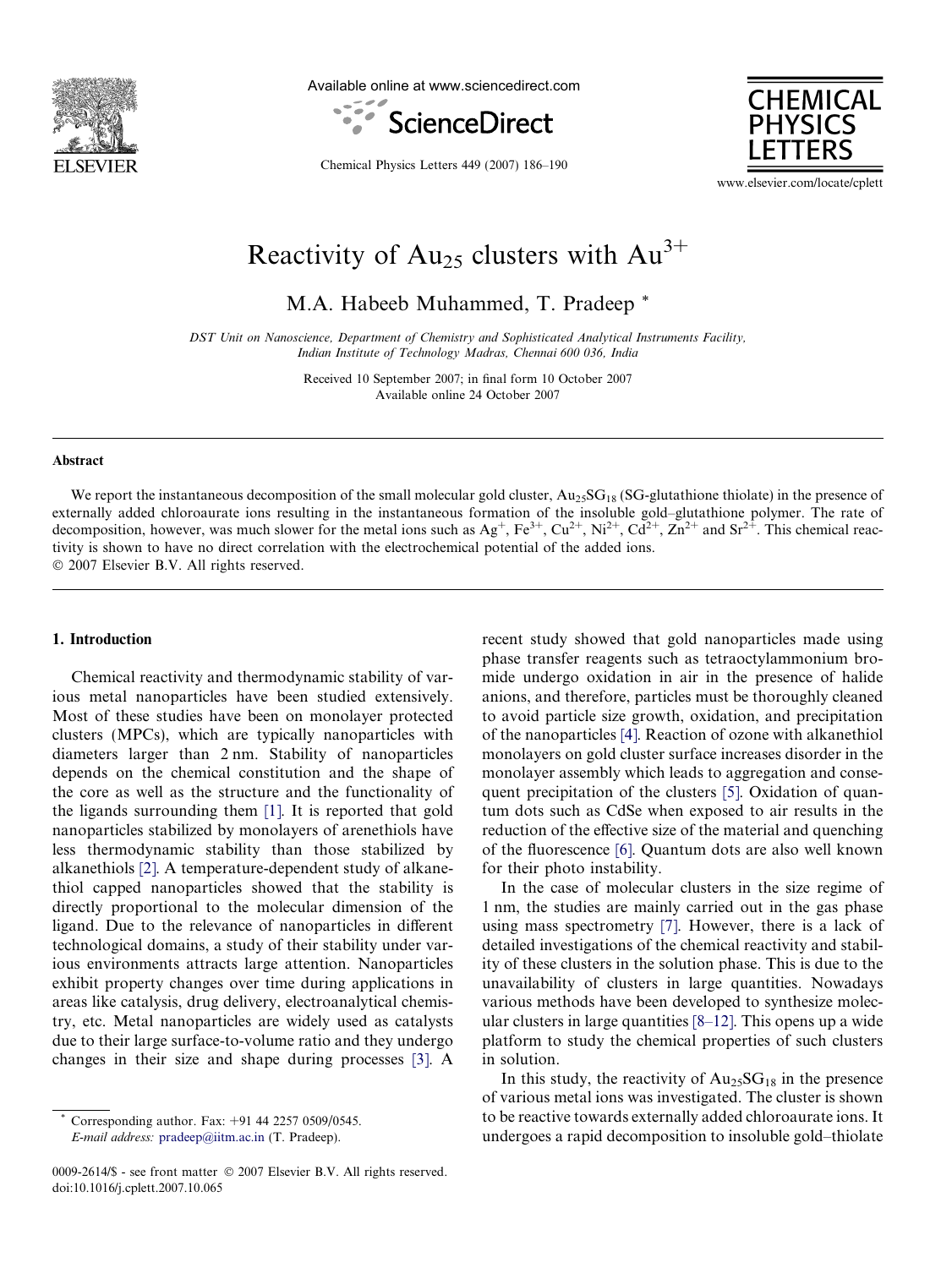#### 2. Experimental section

#### 2.1. Methods

# 2.1.1. Synthesis of glutathione capped gold  $(Au@SG)$ clusters

Glutathione capped gold clusters were synthesized according to a reported method [\[10\]](#page-4-0). To a 100 mL, 5 mM  $HAuCl_4 \cdot 3H_2O$  in methanol, 20 mM GSH was added. The mixture was then cooled to  $0^{\circ}$ C in an ice bath for 30 min. An aqueous solution of NaBH4 (25 mL, 0.2 M), cooled at  $0^{\circ}$ C, was injected rapidly into this mixture under vigorous stirring. The mixture was allowed to react for another hour. The resulting precipitate was collected and washed repeatedly with methanol through centrifugal precipitation and dried to obtain the Au@SG clusters as a dark brown powder. This is a mixture of small nanoparticles and different clusters.

#### 2.1.2. Synthesis of  $Au_{25}SG_{18}$

 $Au_{25}SG_{18}$  was synthesized from the prepared  $Au@SG$ clusters by ligand etching. The Au@SG clusters prepared as described in Section 2.1.1 were dissolved in 25 mL water. GSH was added (20 mM) and stirred at 55 °C. The reaction was monitored by optical absorption spectroscopy. Heating was discontinued when the absorption features of  $Au_{25}SG_{18}$ appeared in the UV–vis spectrum. This typically took 12 h. The solution was centrifuged and methanol was added to the supernatant to precipitate the cluster. The precipitate was dried to obtain  $Au_{25}SG_{18}$  clusters in the powder form. The etching may also be done at room temperature.

# 2.1.3. Reaction of  $Au_{25}SG_{18}$  clusters with metal ions

The cluster  $(250 \mu g \text{ per mL})$  of pH 3.3 was allowed to interact with 50  $\mu$ M of metal ions (AuCl<sub>4</sub>, Ag<sup>+</sup>, Fe<sup>3+</sup>,  $Cu^{2+}$ , Ni<sup>2+</sup>, Cd<sup>2+</sup>, Zn<sup>2+</sup> and Sr<sup>2+</sup>) separately. The solution was stirred and monitored by optical absorption spectroscopy. The starting materials used for the various ions were  $HAuCl_4 \cdot 3H_2O$ ,  $AgNO_3$ ,  $FeCl_3$ ,  $CuCl_2 \cdot 2H_2O$ ,  $NiCl_2$ ,  $CdCl_2 \cdot H_2O$ ,  $ZnBr_2$  and  $SrCl_2.6H_2O$ . They were obtained from a variety of sources such as Sigma Aldrich, CDH (P) Ltd., India, HiMedia Laboratories Pvt. Ltd., India and SD-Fine Chemicals Ltd., India.

# 3. Instrumentation

UV–vis spectra were measured with a Perkin Elmer Lambda 25 instrument in the range of 200–1100 nm. The FT-IR spectra were measured with a Perkin Elmer Spectrum One instrument. KBr crystals were used as the matrix for preparing the samples. High resolution transmission electron microscopy of clusters was carried out with a JEOL 3010 instrument. The microscope was operated at 200 keV to reduce beam-induced damage. The samples were drop casted on carbon coated copper grids and allowed to dry in ambience. The FT-NMR measurements were done with a JEOL 300 MHz instrument. The solvent used was  $D_2O$ .

# 4. Results and discussion

The formation of  $Au_{25}SG_{18}$  was confirmed by various spectroscopic techniques including optical absorption, infrared, NMR and TEM. [Fig. 1A](#page-2-0) shows the UV–vis absorption spectrum of  $Au_{25}$ , showing the characteristic absorption features due to the intraband transitions (from the HOMO 6s to the LUMO 6s/6p orbitals) in the visible region and the interband transitions (transitions from the Au–S bonding or Au 5d orbitals to the unoccupied Au 6s/6p orbitals) in the ultraviolet region [\[10\].](#page-4-0) FT-IR spectra ([Fig. 1B](#page-2-0)) show that the peak at  $2526 \text{ cm}^{-1}$ , which correspond to the S–H stretching vibration of glutathione, disappears in the  $Au_{25}$  clusters (marked with arrow) proving the binding of glutathione to the cluster surface. HRTEM image of the cluster [\(Fig. 1](#page-2-0)C) shows faint spots (marked with circles) of average diameter 0.7 nm. The sub-nanometer clusters are extremely sensitive to the electron beam and result in aggregation to yield larger nanoparticles upon longer exposure. The <sup>1</sup>H NMR of pure glutathione and  $Au_{25}SG_{18}$  clusters is measured in D<sub>2</sub>O. The resonances are labeled in [Fig. 1](#page-2-0)D. There is one-to-one correspondence between the two spectra, except that the  $\beta$ CH<sub>2</sub>resonance (labeled as C) disappears completely in the cluster which is expected as it is close to the cluster surface. All the observed resonances have been broadened in view of their faster relaxation.

The reactivity of  $Au_{25}SG_{18}$  with various transition metal ions was studied. The metal ions selected were  $AuCl<sub>4</sub>$ ,  $Ag<sup>+</sup>$ , Fe<sup>3+</sup>, Cu<sup>2+</sup>, Ni<sup>2+</sup>, Cd<sup>2+</sup>, Zn<sup>2+</sup> and Sr<sup>2+</sup>. It was found that when  $AuCl<sub>4</sub>$  ions were added to the cluster solution, the cluster underwent almost an instantaneous decomposition. The dissociation of the cluster was slow in the presence of other ions. The product of the reaction was assumed to be the insoluble gold–glutathione coordination polymer  $Au_nSG_m$ . [Fig. 2](#page-3-0) shows the optical absorption spectra of  $Au<sub>25</sub>SG<sub>18</sub>$  cluster, the reaction product (measurement started within 5 s after the addition of  $Au^{3+}$ , it took 2 min for the measurement itself) and  $Au_n SG_m$  coordination polymer prepared separately according to the proportion of gold and thiol present in the reaction product. Inset of [Fig. 2](#page-3-0) is a schematic of the cluster decomposition reaction.

The characteristic absorption features of the  $Au_{25}SG_{18}$ cluster, due to the intraband transitions in the visible region and the interband transitions in the ultraviolet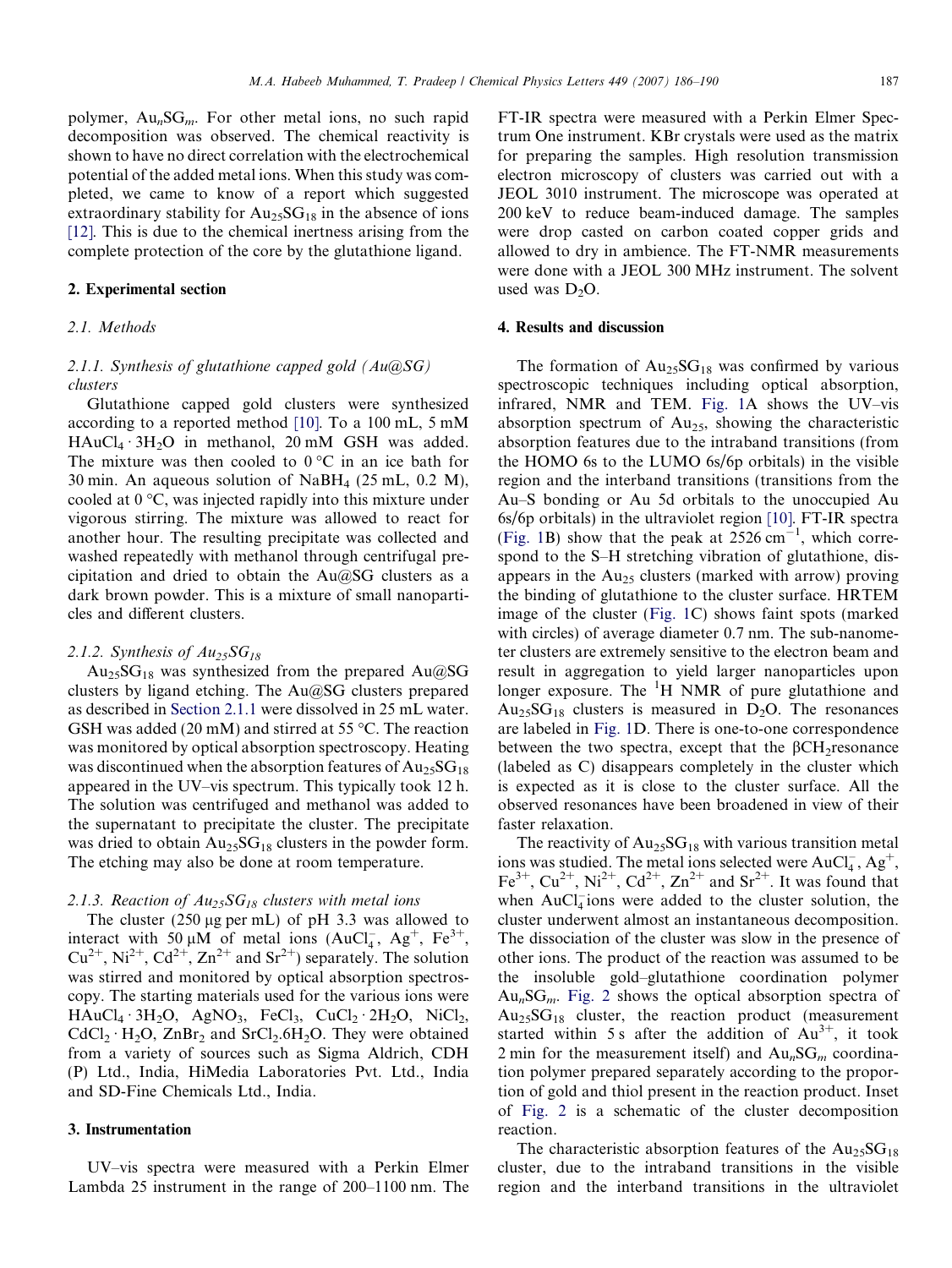<span id="page-2-0"></span>

Fig. 1. (A) UV–vis absorption spectrum of Au<sub>25</sub>SG<sub>18</sub> showing the characteristic features. (B) FT-IR spectra of (a) glutathione and (b) Au<sub>25</sub>SG<sub>18</sub>. The peak at 2526 cm $^{-1}$ , which correspond to the S–H stretching vibration, disappears in the Au<sub>25</sub>SG<sub>18</sub> clusters. (C) HRTEM image of the cluster showing faint spots (marked with circles) of average diameter 0.7 nm. (D) <sup>1</sup>H NMR of (a) pure GSH and (b)  $Au_{25}SG_{18}$  in D<sub>2</sub>O. The resonances are labeled. A schematic of the cluster is presented in the inset (A).

region were quenched immediately after the addition of  $AuCl<sub>4</sub><sup>-</sup>$  ions. The solution became colorless and a white material was precipitated after 10 min. There was no characteristic peak in the UV–vis spectrum. This eliminates the possibility of  $Au^{3+}$ , which has a characteristic absorption at 330 nm in water. The only other possibility is Au(I) which in the presence of glutathione will be in the form of Au(I)glutathione complex. To check the characteristic features of the complex, Au(I)glutathione complex was prepared separately by calculating the amount of gold and glutathione present in the reaction product. This polymeric material does not show any characteristic feature. Au(I) is not expected to have any characteristic absorption feature. However, the nature of the polymer formed in the reaction and that from the ionic precursors is not the same and larger scattering in the case of the former is observed, presumably because the extent of polymerization is different and longer polymer chains contribute to scattering. It may be mentioned that the formation of the white precipitate and the absence of any specific absorption feature suggests that no nanoparticles or clusters are present.

To check whether externally added gold ions were consumed during the decomposition of the cluster, the absorption feature of AuCl<sub>4</sub> (50  $\mu$ M) was monitored upon the addition of  $Au_{25}SG_{18}$  in steps. As the reaction progressed,  $Au^{3+}$  intensity decreased systematically. [Fig. 3](#page-3-0) depicts the intensity variation which confirms that externally added gold ions are utilized during the reaction. Inset of [Fig. 3](#page-3-0) depicts the progress of the reaction in the reverse direction; i.e., when  $Au^{3+}$  was systematically added to  $Au_{25}SG_{18}$  $(250 \mu g \text{ per mL})$  in steps. The gradual disappearance of Au<sub>25</sub> features is evident as the concentration of  $Au^{3+}$ increases and finally all the features of the cluster disappear as the final concentration of  $Au^{3+}$  in the solution reaches  $50 \mu M$ .

The decomposition of the cluster with different metal ions was monitored. Ions with different reduction potentials were selected for this. The reduction potentials of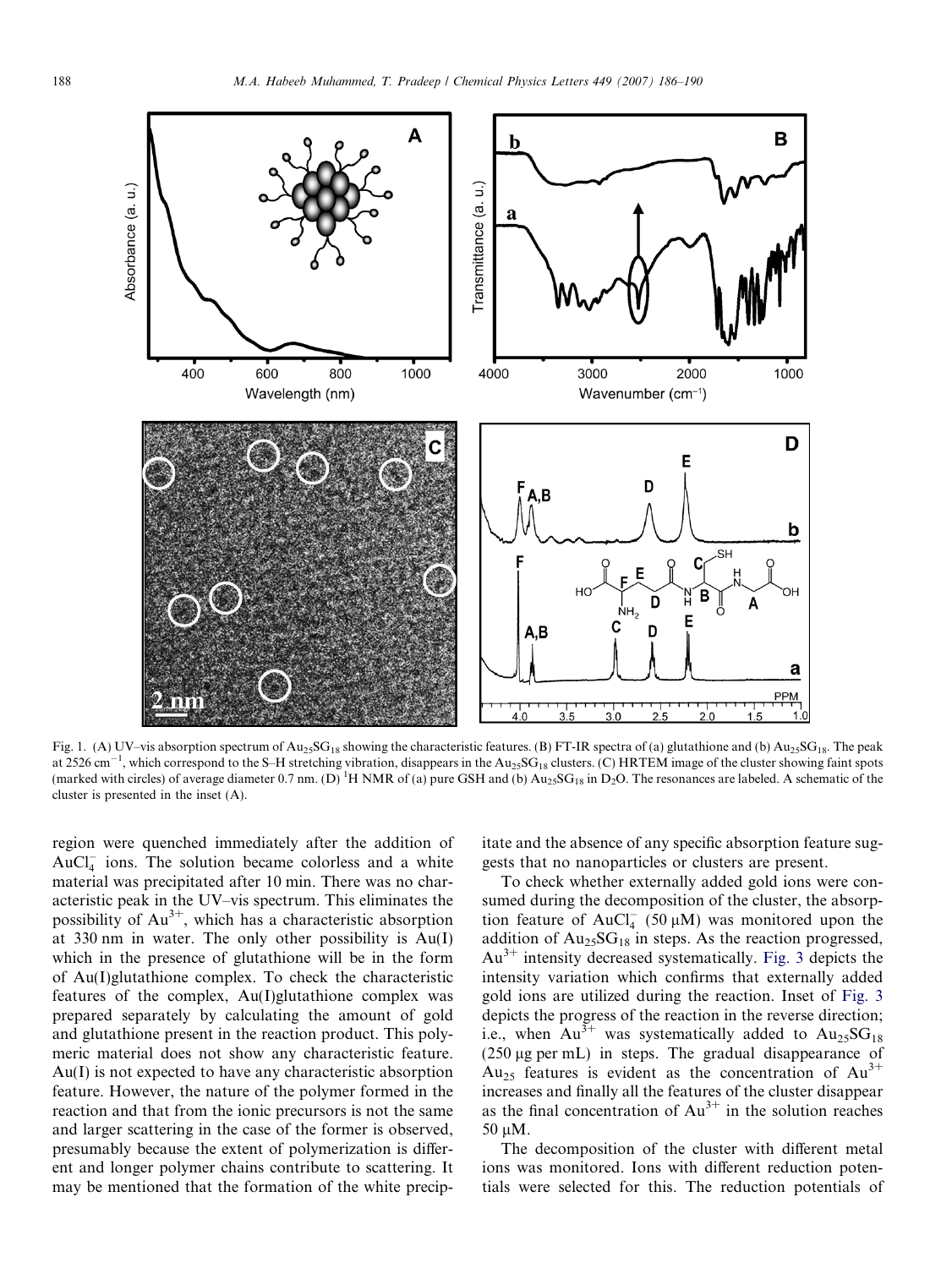<span id="page-3-0"></span>

Fig. 2. Optical absorption spectra of (A)  $Au_{25}SG_{18}$  cluster, (B) after adding 50  $\mu$ M AuCl<sub>4</sub> ions to the cluster and (C) the synthesized Au(I)SG polymer. The scheme (inset) represents the dissociation of the  $Au_{25}SG_{18}$ cluster.



Fig. 3. Optical absorption spectra showing the decrease in the intensity of AuCl<sub>4</sub> peak proving that gold ions added are used up and the small cluster is converting to the  $(Au-SG)<sub>m</sub>$  polymer. Inset shows the progress of the reaction when  $Au^{3+}$  is added to  $Au_{25}SG_{18}$  (a:  $Au_{25}$  alone, b, c and d:  $Au_{25}$ in the presence of 10, 25 and 50  $\mu$ M of Au<sup>3+</sup>, respectively).

the ions decrease in the order,  $Ag^+$  (+0.80 V) >  $\text{Fe}^{3+}(+0.77 \text{ V}) \geq \text{Cu}^{2+}(+0.34 \text{ V}) \geq \text{Ni}^{2+}(-0.23 \text{ V}) \geq \text{Cd}^{2+}$  $(-0.40 \text{ V}) \ge \text{Zn}^{2+}(-0.76 \text{ V}) \ge \text{Sr}^{2+}(-2.89 \text{ V})$ . If the reduction potential plays any significant role, then the cluster should be most reactive with silver ions because of the highest potential, and least reactive with strontium ions because of the lowest potential among the selected ions. However, such a regular trend was not observed as shown in [Fig. 4](#page-4-0), which presents the spectra of the mixture when metal ions  $(50 \mu M \text{ each})$  were incubated with the cluster  $(250 \mu g$  per mL). The cluster was most reactive in the presence of silver ions but least reactive in the presence of copper ions. In the presence of silver ions the cluster decomposed in 1 h. On the other hand the cluster was stable for days in the presence of copper ions. This suggests the insignificant role of reduction potential.

This kind of reactivity was not seen in metallic nanoparticles. We conducted the same experiment with citrate capped gold nanoparticles having diameters of 15 nm and 4 nm. Both the particles retained their absorption features after incubation with  $[AuCl_4^-]$  ions. This shows that metal nanoparticles have better stability as compared to the molecular clusters. However, anisotropic particles such as gold nanorods are unstable in the presence of excess  $Au^{3+}$  [\[13\]](#page-4-0). As these nanoparticles are not the right systems to compare the reactivity, we conducted the experiments with glutathione protected gold nanoparticles of 2 nm diameter. They are also stable of the order of weeks in the presence of added  $Au^{3+}$ .

To confirm the formation of gold–glutathione polymer due to the decomposition of the cluster by chloroaurate ion, gravimetric analysis was done. The polymer formed in the reaction (Compound A) and the polymer synthesized by taking equivalent amount of gold and glutathione (Compound B) were analysed. To measure the gold content, both the samples were heated to  $1000\,^{\circ}\text{C}$  to exclude the organic part. The weight of gold formed was comparable in both the samples. This observation was further confirmed by absorption spectroscopy ([Fig. 5\)](#page-4-0) by converting gold to tetrachloroaurate ion. Both the samples exhibited Au(III) features and the intensity variations were within acceptable limits. Data from the gravimetric analysis are presented in the inset of [Fig. 5.](#page-4-0) The polymer formed has a composition of  $Au_3SG_2$  (gold/thiol molar ratio was 1.5). Such non-stoichiometric thiolates are known. Thiolates with stoichiometry other than 1:1 (gold:thiol) are most often the precursor species for the formation of nanoparti-cles [\[14\]](#page-4-0). In the presence of excess Cl<sup>-</sup>, coordinating halide ions are likely to be present to maintain the charge balance.

From the above observations it is found that the molecular cluster  $Au_{25}SG_{18}$  shows an unusual chemical reactivity in the presence of externally added transition metal ions. The decomposition of the cluster core in the presence of these ions can be explained as follows. Out of the 25 gold atoms in the  $Au_{25}SG_{18}$  cluster, 18 atoms are in +1 oxidation state on which 18 glutathione molecules are bound and seven atoms are in zero oxidation state. When the cluster is allowed to interact with  $[AuCl<sub>4</sub>]<sup>-</sup>$ , electrons in the cluster core reduces  $AuCl_4^-$  ions to  $AuCl_2^-$  ions. Due to this, the cluster geometry destabilizes and decomposes to non-stoichiometric gold–glutathione coordination complex. As ligand exchange of gold clusters and monolayer protected clusters [\[15\]](#page-4-0) is known, it is expected that the – SG ligands can be detached to form the more stable thiolate. However, the exact nature of the intermediate is not known from the current studies. It appears that the electron transfer from the cluster as a whole does not occur as the resulting  $[Au_{25}SG_{18}]^+$  may be stable. We note that  $[Au_{25}(SC_6H_{13})_{18}]^+$  is stable [\[16\]](#page-4-0). However, the stability of such charged clusters in the presence of  $Au^{3+}$  has not been